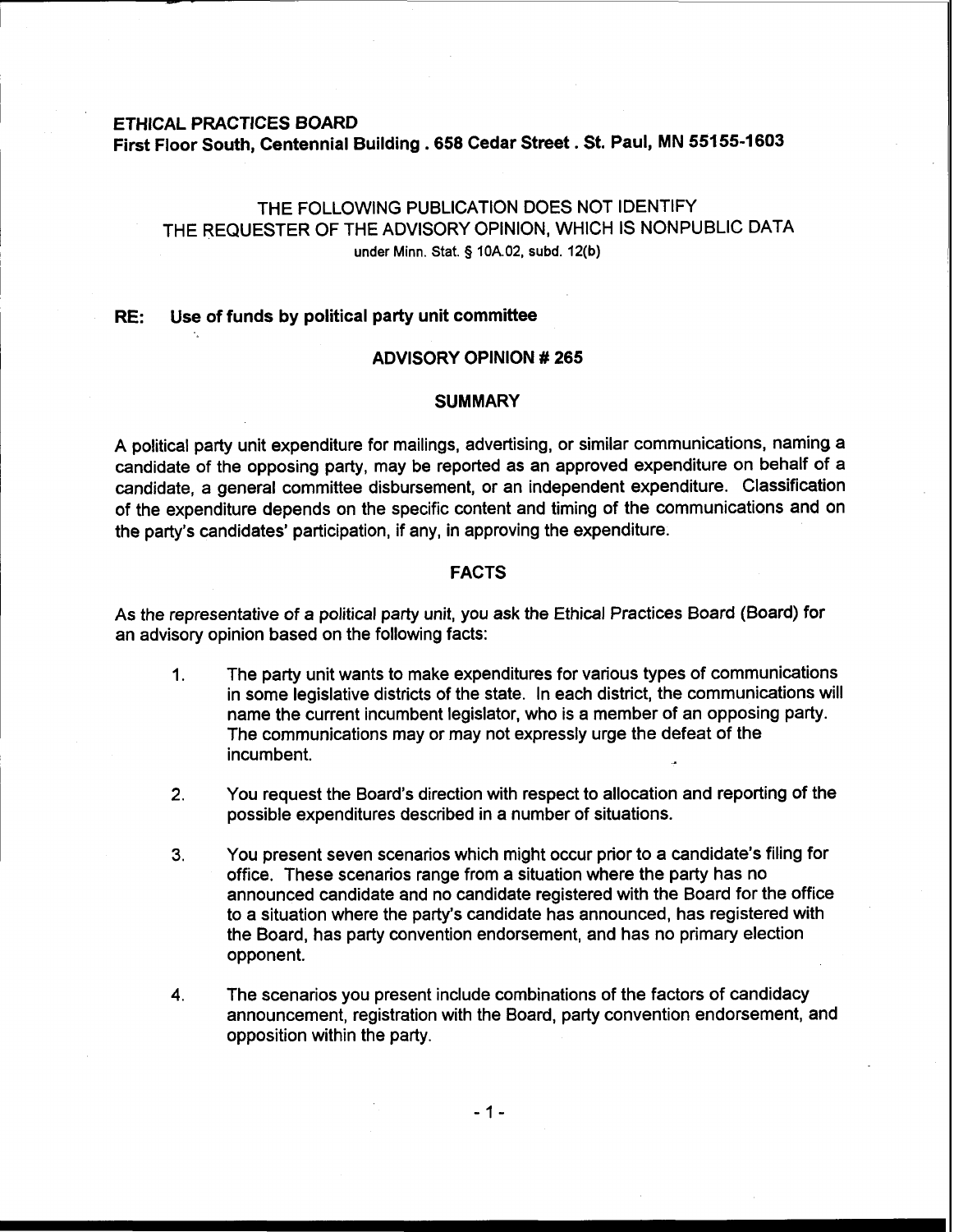**5.** In each case, it is stipulated that the candidate(s), if any, of the party making the expenditure have not filed for office.

#### **ISSUE**

In each of the situations described in the facts, is the expenditure allocated as a contribution io any candidate of the party making the expenditure? How is each expenditure classified by the party unit for reporting purposes?

### **OPINION**

This opinion addresses only the reporting of the described expenditures. We assume that you have independently determined that party unit committee funds may be used in the ways you contemplate. For further discussion relating to general use of political committee funds, you are referred to Issue One of Advisory Opinion #263, which is included in the citations at the end of this opinion.

## I **Allocation and Classification of Expenditure**

Factors such as public or media announcement of a candidate's intention to seek the office, registration of a principal campaign committee with the Board, party endorsement, or the presence of other candidates of the same party, are not relevant to determination of whether an expenditure is a contribution to a candidate of the party.

Allocation of the expenditures you describe, and classification of the expenditures for reporting purposes, are governed by the following principles:

- 1. **If** an expenditure is made with the authorization, with the expressed or implied consent, or in cooperation or in concert with, or at the request or suggestion of a candidate of your party in that district, or of the candidate's principal campaign committee, or agent, then the expenditure is an approved expenditure which is a contribution to that candidate. Minn. Stat. § 10A.01, subd. 10a.
- **2.** If the expenditure is not attributable to a candidate under part 1 above, and if the communication does not expressly advocate the defeat of a candidate of an opposing party, it is reported with the other disbursements of the party unit.
- **3.** If the expenditure is not attributable to a candidate under part 1 above, and if the communication expressly advocates the defeat of a candidate of an opposing party, it is reported as an independent expenditure. Minn. Stat. § 10A.01, subd. 10b.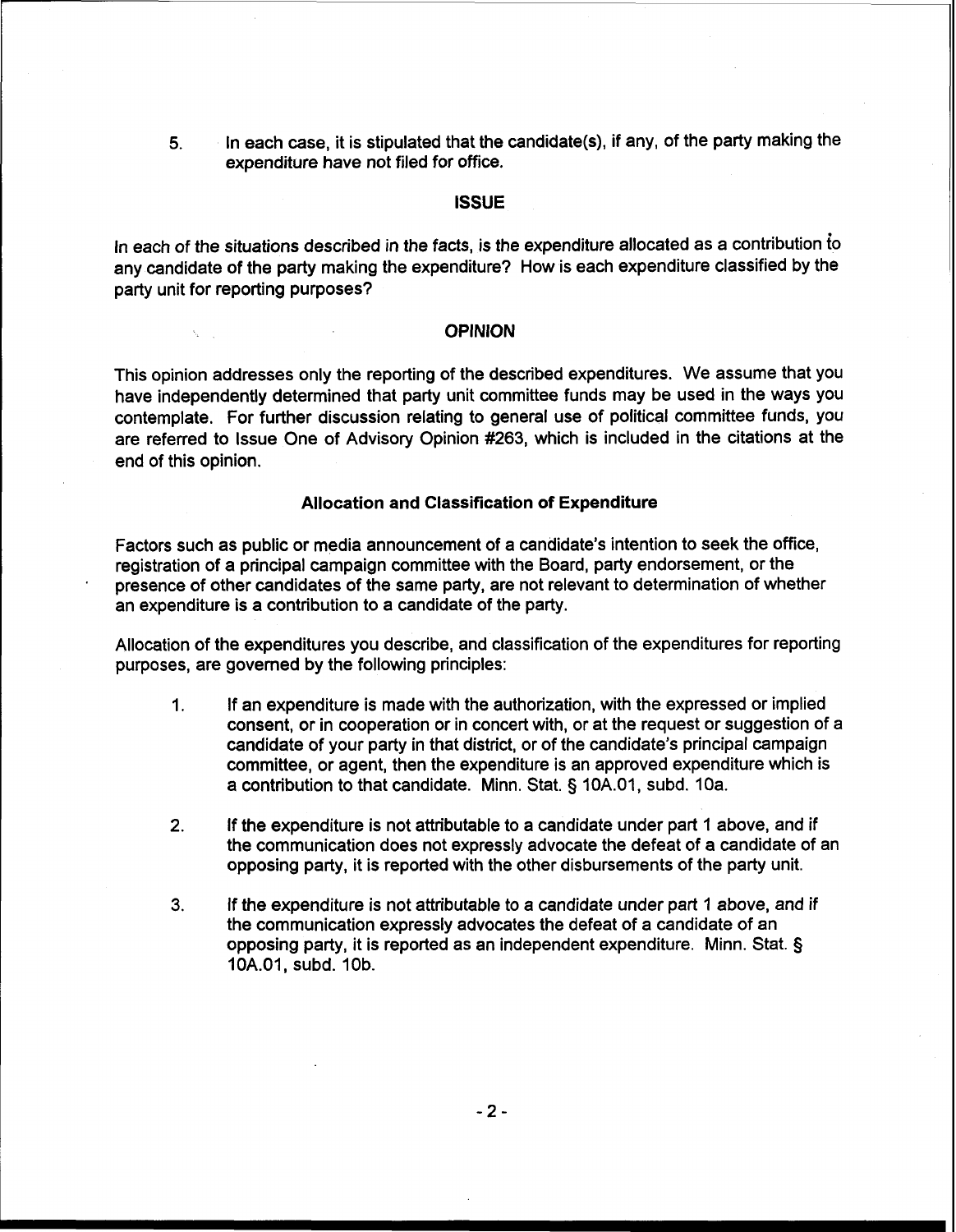## Reporting requirements

Reports of expenditures made in opposition to a candidate must include certain information regardless of whether the expenditure reported as an independent expenditure or a general disbursement of the committee. Such expenditures which, in aggregate, are more than \$1 00 in a calendar year to a vendor must include:

- 1. the name and complete mailing address, including zip code, of the vendor;
- 2. the dates and amounts of each expenditure;
- 
- 3. the purpose of the expenditure; that is, what was purchased;<br>4. the name, address, and office sought, of each candidate opp the name, address, and office sought, of each candidate opposed by the expenditure;
- **5.** a statement that the expenditure was in opposition to the candidate listed.

An report which discloses independent expenditures must also include the affidavit regarding independent expenditures required by Minn. Stat. **3** 10A.20, subd. 6a, cited below.

ssued: <u>4-25-97</u> ,& *se/&+5/d* **is'\*** 

Carolyn D. Rodriguez, Chair<sup>-5</sup> Ethical Practices Board

## CITED STATUTES

#### **10A.01** DEFINITIONS.

Subdivision 1. For the purposes of sections 10A.O1 to 10A.34, the terms defined in this section have the meanings given them unless the context clearly indicates otherwise.

Subd. 10. Campaign expenditure. "Campaign expenditure" or "expenditure" means a purchase or payment of money or anything of value, or an advance of credit, made or incurred for the purpose of influencing the nomination or election of a candidate or for the purpose of promoting or defeating a ballot question.

An expenditure made for the purpose of defeating a candidate is considered made for the purpose of influencing the nomination or election of that candidate or any opponent of that candidate.

. . .

 $\mathbf{L}$  and  $\mathbf{L}$ 

Subd. 10a. "Approved expenditure" means an expenditure made on behalf of a candidate by an entity other than the principal campaign committee of that candidate, which expenditure is made with the authorization or expressed or implied consent of, or in cooperation or in concert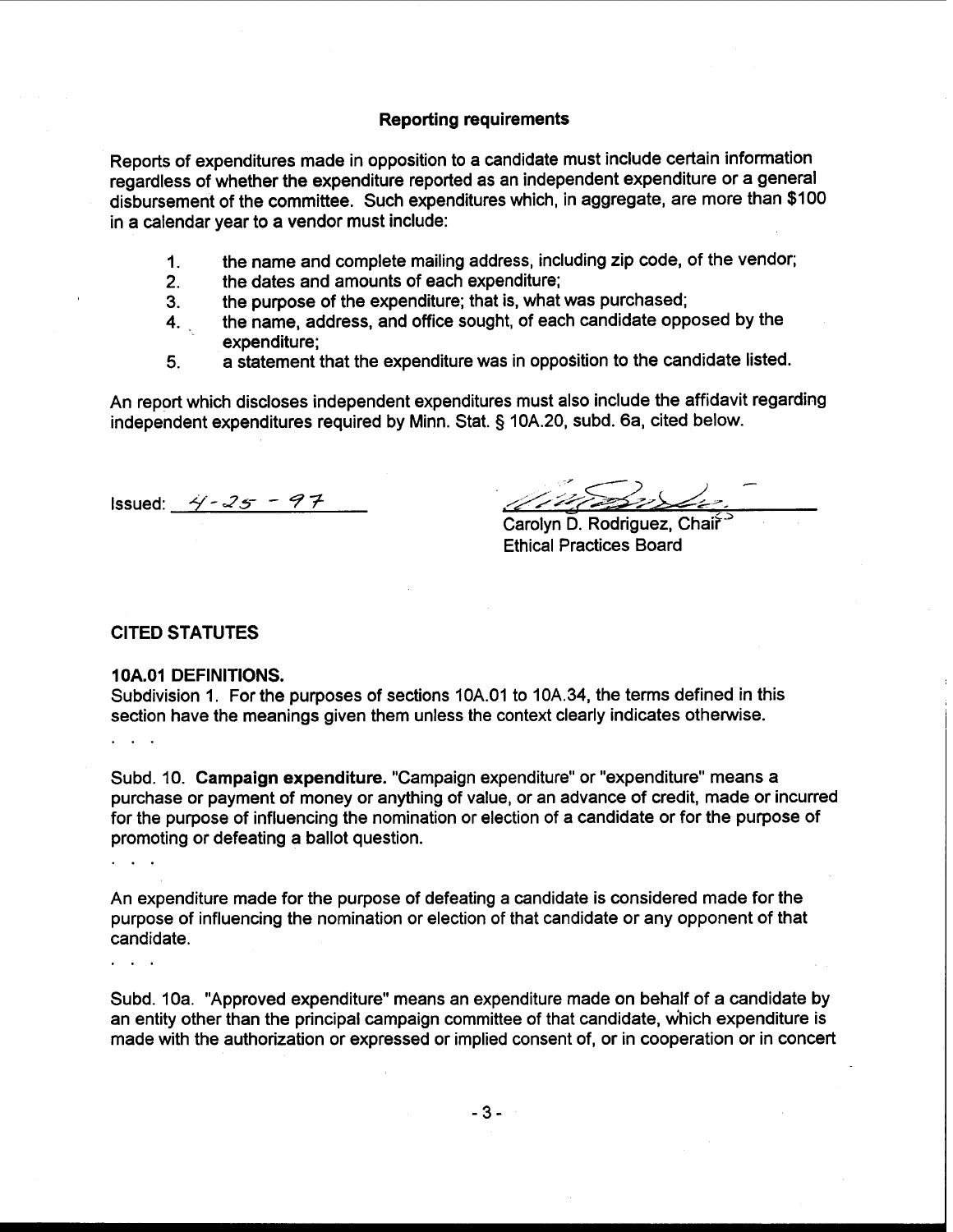with, or at the request or suggestion of that candidate, the candidate's principal campaign committee or the candidate's agent. An approved expenditure is a contribution to that candidate.

Subd. 10b. Independent expenditure. "Independent expenditure" means an expenditure expressly advocating the election or defeat of a clearly identified candidate, which expenditure is made without the express or implied consent, authorization, or cooperation of, and not in concert with or at the request or suggestion of, any candidate or any candidate's principal campaign committee or agent. An independent expenditure is not a contribution to that candidate. An expenditure by a political party or political party unit, as defined in section 10A.275, subdivision 3, in a race where the political party has a candidate on the ballot is not an independent expenditure.

### **10A.17 EXPENDITURES.**

 $\ddotsc$ 

Subd. 2. No individual or association may make an approved expenditure of more than \$20 without receiving written authorization as to the amount that may be spent and the purpose of the expenditure from the treasurer of the principal campaign committee of the candidate who approved the expenditure.

Subd. 4. Any individual, political committee, or political fund who independently solicits or accepts contributions or makes independent expenditures on behalf of any candidate shall publicly disclose that the expenditure is an independent expenditure. All written communications with those from whom contributions are independently solicited or accepted or to whom independent expenditures are made on behalf of a candidate, shall contain a statement in conspicuous type that the activity is an independent expenditure and is not approved by the candidate nor is the candidate responsible for it. Similar language shall be included in all oral communications, in conspicuous type on the front page of all literature and advertisements published or posted, and at the end of all broadcast advertisements made by that individual, political committee or political fund on the candidate's behalf.

Subd. 5. Any person who knowingly violates the provisions of subdivision 2 is guilty of a misdemeanor. A person who knowingly violates the provisions of subdivision 4 or falsely claims that an expenditure was an independent expenditure is guilty of a gross misdemeanor.

### **I OA.20 CAMPAIGN REPORTS.**

Subd. 3. **Contents of report.** Each report under this section shall disclose:

(g) The name and address of each individual or association to whom aggregate expenditures, including approved expenditures, have been made by or on behalf of the political committee or political fund within the year in excess of \$100, together with the amount,